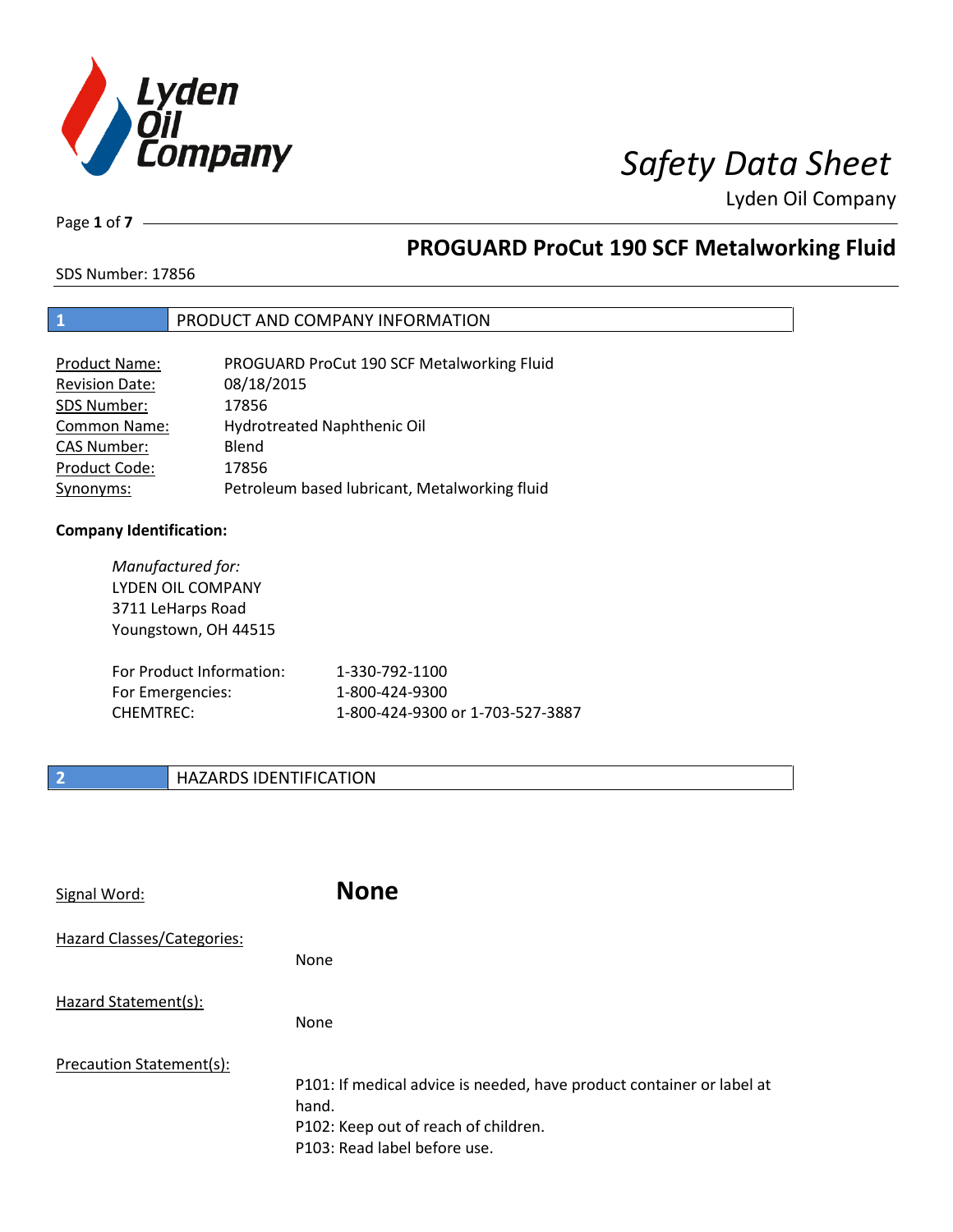

Page **2** of **7**

## **PROGUARD ProCut 190 SCF Metalworking Fluid**

SDS Number: 17856

Other Hazard Statement(s):

Repeated exposure may cause skin dryness or cracking.

Ingredients:

*Mixture of the substances listed below with nonhazardous additions.*

| <b>Chemical Name</b>                                   | <b>CAS Number</b> | Percentage |
|--------------------------------------------------------|-------------------|------------|
| Distillates (petroleum), hydrotreated heavy naphthenic | 64742-52-5        | 60-80      |
| Distillates (petroleum), hydrotreated light naphthenic | 64742-53-6        | $20 - 40$  |
| Non-hazardous Additives                                | N/A               | < 10       |

*\*Any concentration shown as a range is to protect confidentiality or is due to batch variation.*

| <b>FIRST AID MEASURES</b> |
|---------------------------|
|                           |

### Description of First Aid Measures:

| Inhalation:   | If symptoms develop, move victim to fresh air. If symptoms persist,<br>obtain medical attention.                  |
|---------------|-------------------------------------------------------------------------------------------------------------------|
| Skin Contact: | Wash with soap and water. Remove contaminated clothing and wash<br>before reuse. Get medical attention if needed. |
| Eye Contact:  | Rinse opened eye for several minutes under running water. If<br>symptoms persist, consult medical attention.      |
| Ingestion:    | Rinse mouth with water. If symptoms develop, obtain medical<br>attention.                                         |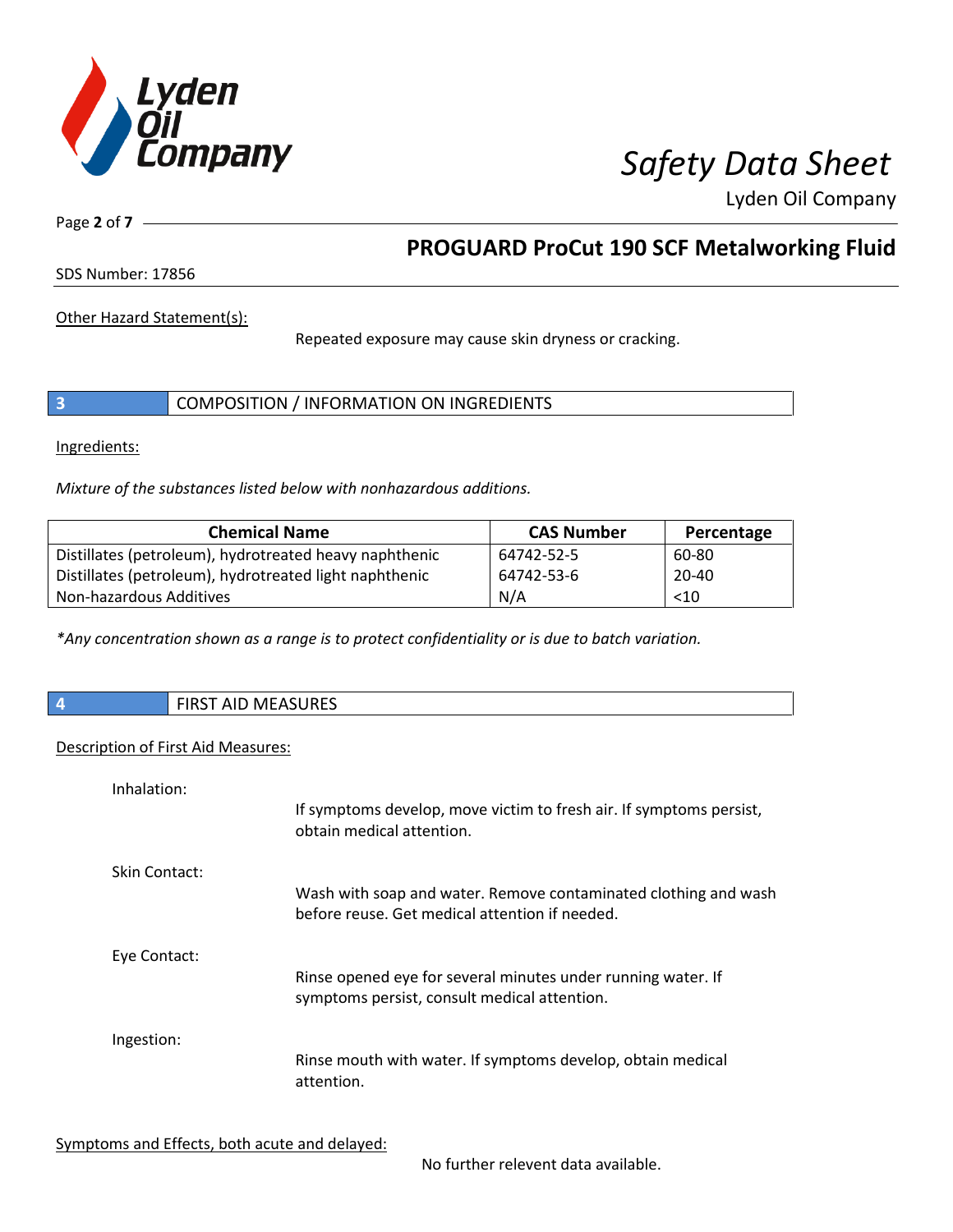

| Page 3 of 7 -                                  |                                                                                                                                                                                                   |
|------------------------------------------------|---------------------------------------------------------------------------------------------------------------------------------------------------------------------------------------------------|
|                                                | <b>PROGUARD ProCut 190 SCF Metalworking Fluid</b>                                                                                                                                                 |
| <b>SDS Number: 17856</b>                       |                                                                                                                                                                                                   |
| <b>Recommended Actions:</b>                    | Treat symptomatically. Call a doctor or poison<br>control center for guidance.                                                                                                                    |
| 5<br>FIRE FIGHTING MEASURES                    |                                                                                                                                                                                                   |
| Recommended Fire-Extinguishing Equipment:      | Use dry powder, foam, or carbon dioxide fire<br>extinguishers. Water may be ineffective in fighting<br>an oil fire unless used by experienced fire fighters.                                      |
| Possible Hazards During a Fire:                | Hazardous combustion products may include: A<br>complex mixture of airborne solid and liquid<br>particulates and gases (smoke). Carbon monoxide.<br>Unidentified organic and inorganic compounds. |
| Recommendations to Firefighters:               | No special measures required.                                                                                                                                                                     |
| ACCIDENTAL RELEASE MEASURES<br>$6\phantom{1}6$ |                                                                                                                                                                                                   |
| <b>Personal Precautions:</b>                   | Avoid contact with skin, eyes, and clothing.<br>Keep away from sources of ignition.                                                                                                               |
| <b>Emergency Procedures:</b>                   | Contain spilled material, collect in suitable and<br>properly labled containers.                                                                                                                  |
| <b>Environmental Precautions:</b>              | Do not allow to reach sewage system or any water<br>course.<br>Do not allow to enter ground waters.                                                                                               |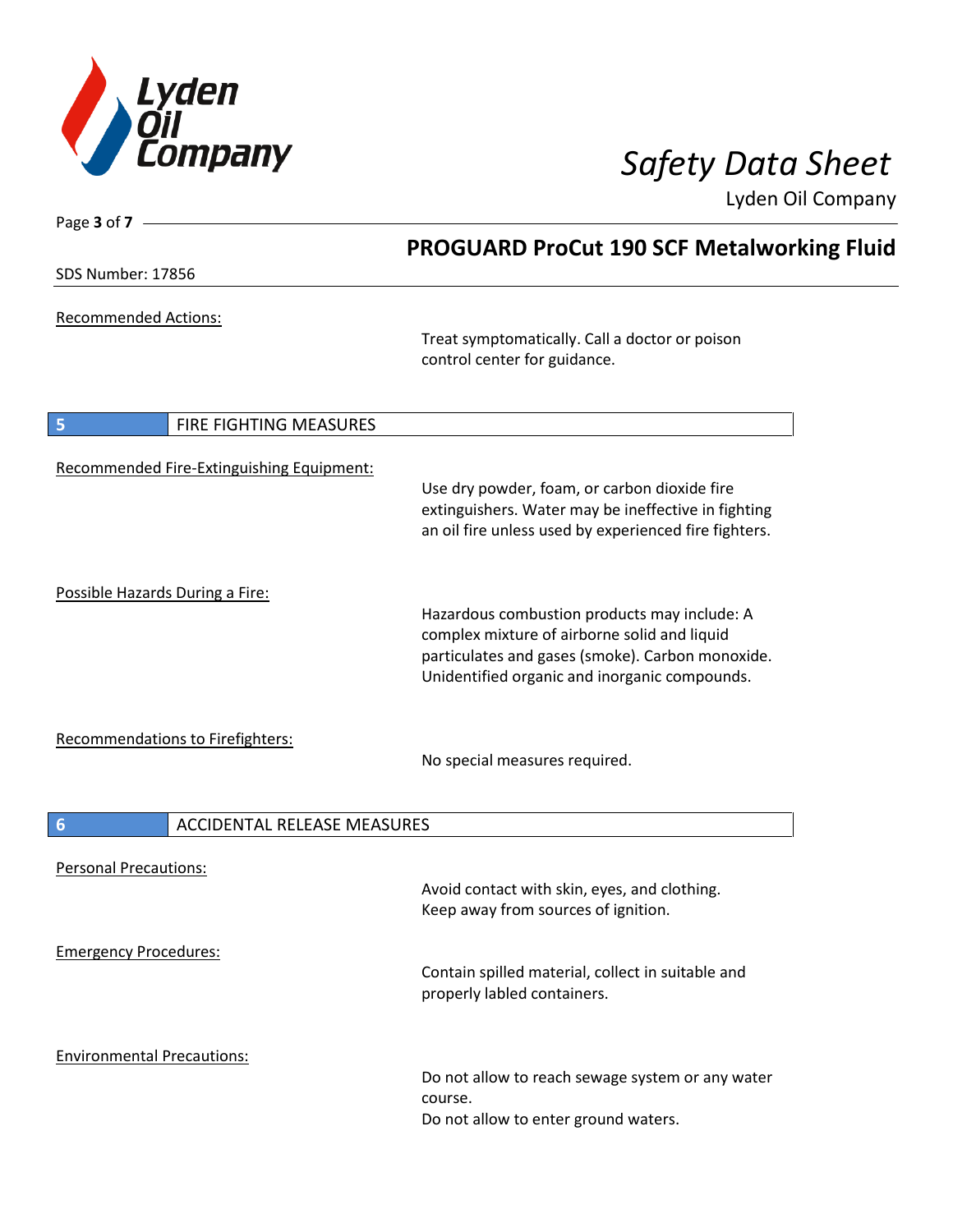

SDS Number: 17856

Page **4** of **7**

Cleanup Procedures:

Pick up excess with inert absorbant material.

**PROGUARD ProCut 190 SCF Metalworking Fluid**

**7** HANDLING AND STORAGE

Handling Precautions:

Handle with care and avoid spillage on the floor. Do not cut, weld, drill, grind, braze, or solder container.

Storage Requirements:

Keep container tightly sealed. Keep away from sources of ignition.

### **8** EXPOSURE CONTROLS / PERSONAL PROTECTION

### Exposure Limits:

-64742-52-5 Distillates (petroleum), hydrotreated heavy naphthenic (60-80%):

ACGIH TLV - Short-term value: 10mg/m<sup>3</sup> Long-term value: 5mg/m<sup>3</sup> OSHA PEL – Long-term value: 5mg/m<sup>3</sup>

### Engineering Controls:

All ventilation should be designed in accordance with OSHA standard (29 CFR 1910.94).

Personal Protective Equipment:

Wash hands before breaks and at the end of work. Use safety glasses and gloves.

### **9** PHYSICAL AND CHEMICAL PROPERTIES

Color: Amber Physical State: Liquid

Odor: Data not available Odor Threshold: Data not available pH: Data not available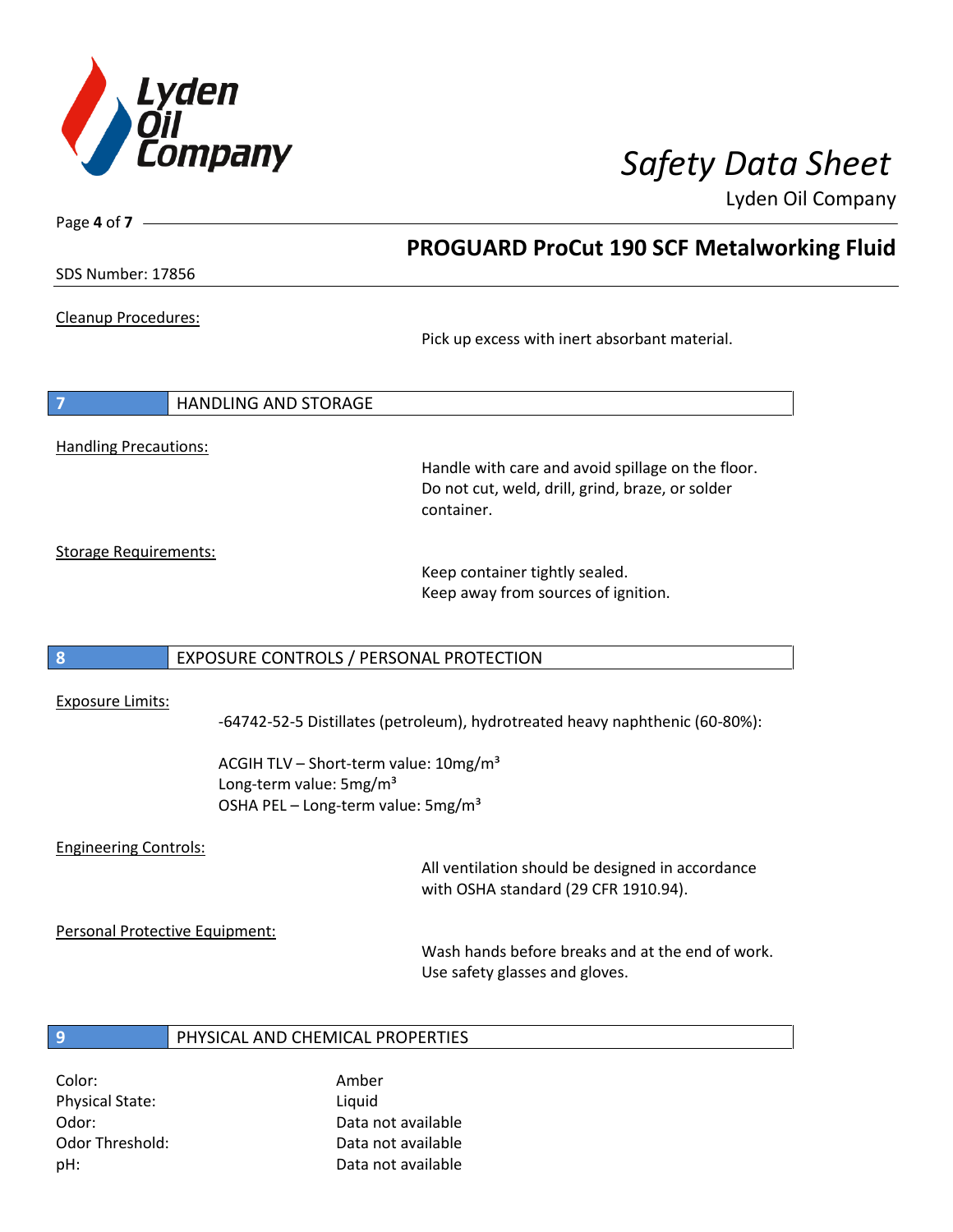

Page **5** of **7**

## **PROGUARD ProCut 190 SCF Metalworking Fluid**

| <b>SDS Number: 17856</b> |  |
|--------------------------|--|
|--------------------------|--|

| <b>Melting Point:</b>         |
|-------------------------------|
| Boiling Point:                |
| <b>Boiling Range:</b>         |
| Flash Point:                  |
| <b>Evaporation Rate:</b>      |
| Flammability:                 |
| Flammability Limits:          |
| Vapor Pressure:               |
| Vapor Density:                |
| <b>Relative Density:</b>      |
| Solubilities:                 |
| <b>Partition Coefficient:</b> |
| Auto-Ignition Temperature:    |
| Decomposition Temperature:    |
| Viscosity:                    |

Data not available Data not available Data not available 180° C / 356° F (COC Method) Data not available Data not available Data not available Data not available Data not available 7.23 pounds per gallon at 60° F Insoluble in water Data not available  $315.6°$  C / 600.1° F Data not available Data not available

### **10** STABILITY AND REACTIVITY

| Stability:                     | Stable under normal conditions.                                  |
|--------------------------------|------------------------------------------------------------------|
| Reactivity:                    | Not reactive under normal conditions.                            |
| Conditions to Avoid:           |                                                                  |
|                                | Extreme temperature, sparks, open flame, and<br>direct sunlight. |
| Hazardous Reactions:           |                                                                  |
|                                | No known hazardous reactions.                                    |
| <b>Incompatible Materials:</b> |                                                                  |
|                                | No further relevant information available.                       |
| Decomposition Products:        |                                                                  |
|                                | Hazardous decomposition products are not<br>expected to form.    |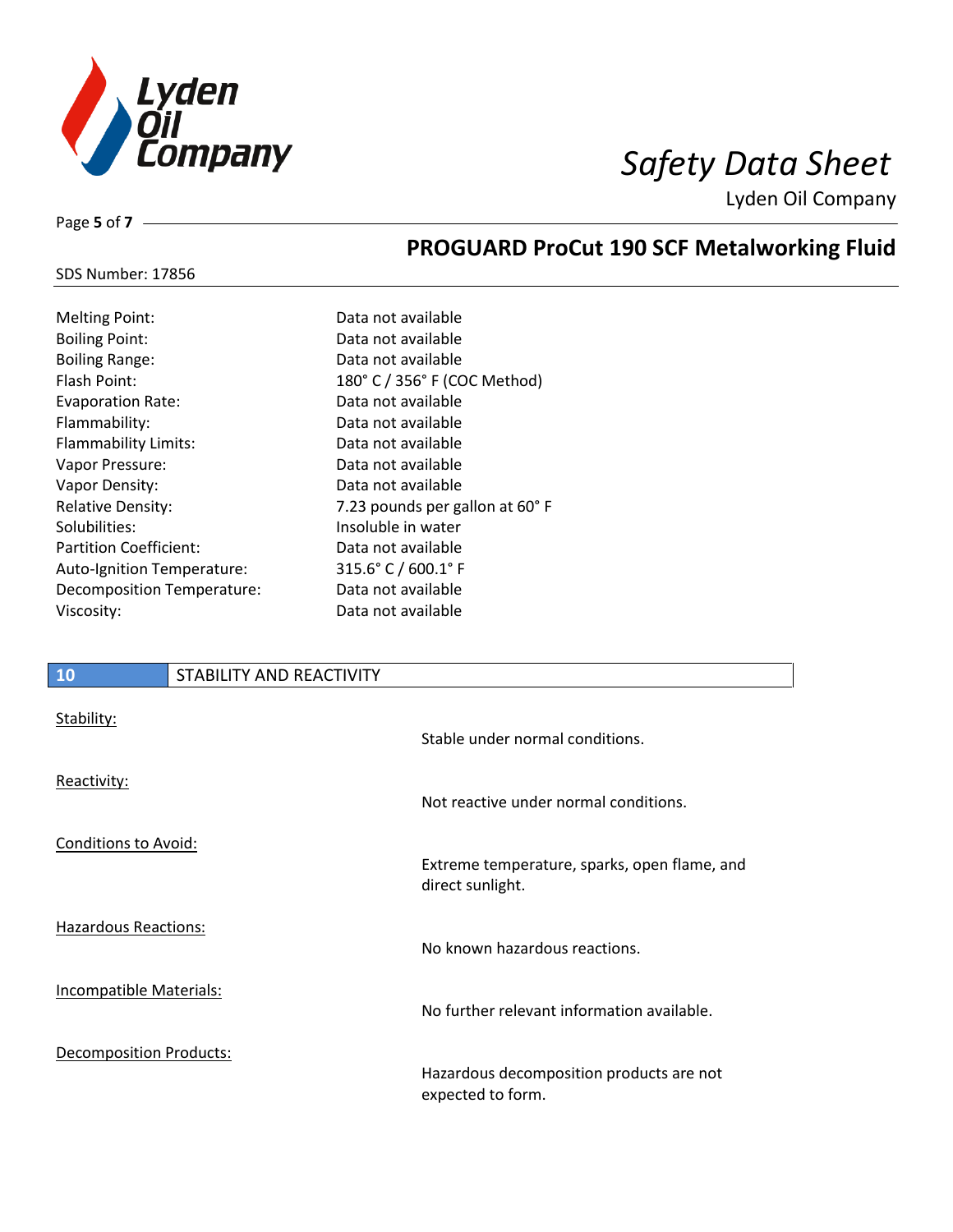

**PROGUARD ProCut 190 SCF Metalworking Fluid**

Lyden Oil Company

SDS Number: 17856

Page **6** of **7**

# **11** TOXICOLOGICAL INFORMATION Routes of Exposure: Skin and eye contact are the primary routes of exposure although exposure may occur following accidental ingestion. Exposure Effects: Repeated skin contact may cause dermatitis or an oil acne. Measures of Toxicity: No test data available. Carcinogenic/Mutagenic Precautions: Non-carcinogenic and not expected to be mutagentic. **12** ECOLOGICAL INFORMATION Ecological Precautions: Avoid exposing to the environment. Ecological Effects: No specific environmental or aquatic data available. **13** DISPOSAL CONSIDERATIONS Disposal Methods: Dispose of waste material in accordance with all local, state, and federal requirements. Disposal Containers: Use properly approved container for disposal. Special Precautions: Do not flush to surface waters or drains.